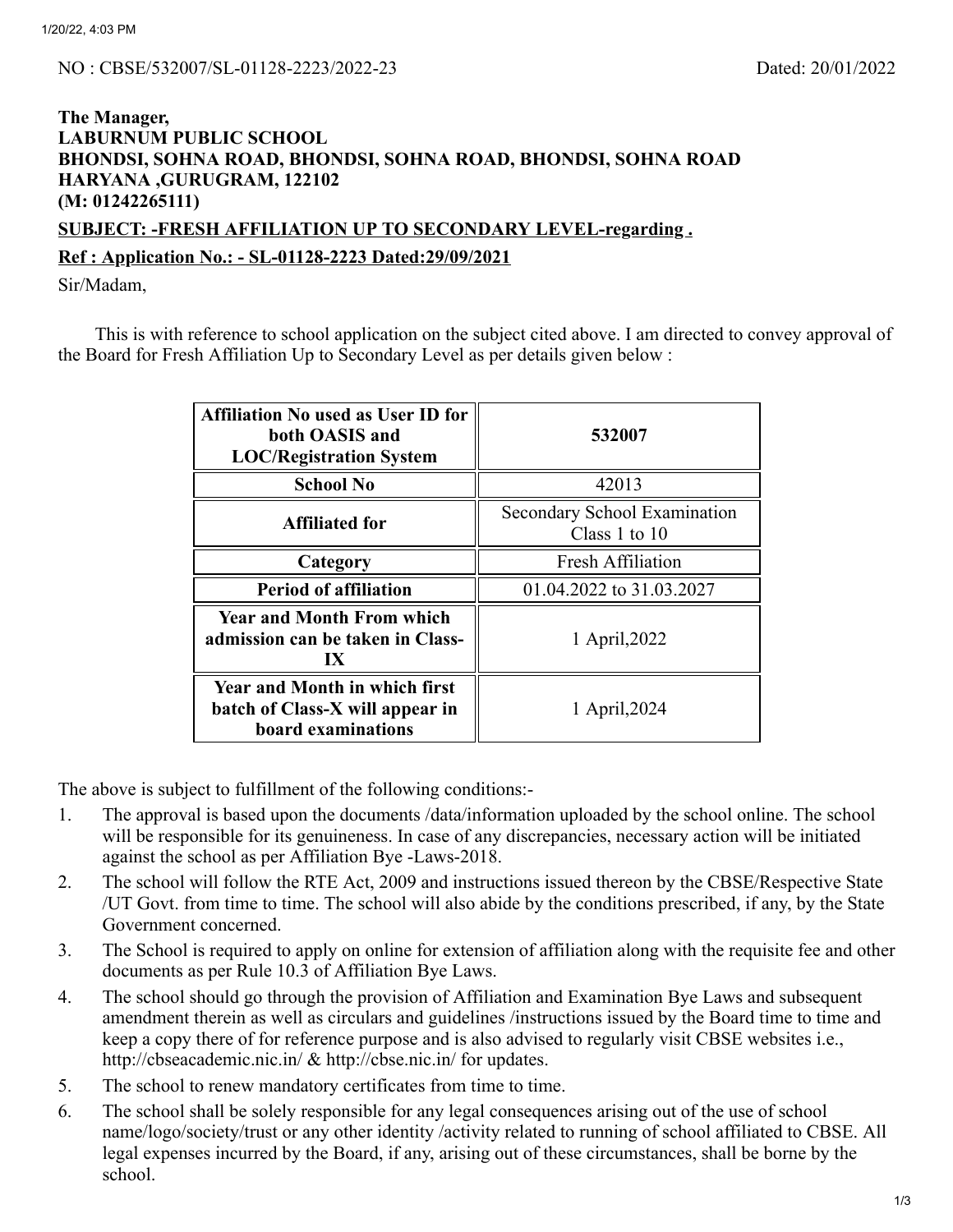7. Concerned Regional Office is requested to create new email id of school as per direction issued by controller of examination. This E Mail ID is used for communication with CBSE only.

**"The school shall possess valid fire safety certificate and Building safety certificate during functioning of the school which shall be renewed from time to time as per norms".**

## **DEPUTY SECRETARY/JOINT SECRETARY (AFF.)**

| <b>SN</b>                                                                                                  | <b>Location of School</b>                               | Campus area          | <b>Affiliation</b><br><b>Allowed</b>                                                                                                                                                                                                     | <b>Optimum No. of Sections</b> |  |
|------------------------------------------------------------------------------------------------------------|---------------------------------------------------------|----------------------|------------------------------------------------------------------------------------------------------------------------------------------------------------------------------------------------------------------------------------------|--------------------------------|--|
|                                                                                                            |                                                         |                      |                                                                                                                                                                                                                                          | (From classes I/VI to X/XII)   |  |
| A                                                                                                          | Areas/Cities mentioned in clause $3.6\parallel1600$ sqm |                      | Up to Class- $X$<br>only                                                                                                                                                                                                                 | 10                             |  |
| B                                                                                                          | Areas/Cities mentioned in clause $3.6$ 2400 sqm         |                      | Up to Class-XII                                                                                                                                                                                                                          | 24                             |  |
| $ {\rm C}$                                                                                                 | Areas/Cities mentioned in clause $3.6$ 3200 sqm         |                      | Up to Class-XII                                                                                                                                                                                                                          | 28                             |  |
| D                                                                                                          | Class-X Cities (Clauses 3.5) and                        | $2000$ sqm           | Up to Class-X<br>only                                                                                                                                                                                                                    | 10                             |  |
|                                                                                                            | Areas mentioned in clause 3.7                           |                      |                                                                                                                                                                                                                                          |                                |  |
| E                                                                                                          | Class-X Cities (Clauses 3.5) and                        | $3000$ sqm           | Up to Class-XII                                                                                                                                                                                                                          | 24                             |  |
|                                                                                                            | Areas mentioned in clause 3.7                           |                      |                                                                                                                                                                                                                                          |                                |  |
|                                                                                                            | Class-X Cities (Clause 3.5) and                         |                      |                                                                                                                                                                                                                                          |                                |  |
| F                                                                                                          | Areas mentioned in clause 3.7 and                       | $ 4000 \text{ sqm} $ | Up to Class-XII                                                                                                                                                                                                                          | 28                             |  |
|                                                                                                            | Areas/Cities mentioned in clause 3.4                    |                      |                                                                                                                                                                                                                                          |                                |  |
| G                                                                                                          | Pan India (Clause 3.3)                                  | $6000$ sqm           | Up to Class-XII                                                                                                                                                                                                                          | 38                             |  |
| $\overline{\rm H}$                                                                                         | Pan India (Clause 3.2)                                  | 8000 sqm             | Up to Class-XII                                                                                                                                                                                                                          | 48                             |  |
| I                                                                                                          | Pan India (Clause 3.2)                                  | $>8000$ sqm          | <b>Up to Class-XII</b><br>The number of sections shall be restricted in<br>accordance with 'H' above with land requirement<br>unit scaled down to 2000 square meters i.e. 12<br>sections for every 2000 square meter additional<br>land. |                                |  |
| The total number of sections taken together for classes XI and XII should not be more than 1/3 of          |                                                         |                      |                                                                                                                                                                                                                                          |                                |  |
| optimum number of section allowed on the basis of land holding for any school.                             |                                                         |                      |                                                                                                                                                                                                                                          |                                |  |
| The number of sections and students shall be restricted as per the actual facilities in the school.        |                                                         |                      |                                                                                                                                                                                                                                          |                                |  |
| For class rooms of size less than 500 sq feet the enrolment shall be 0.08 X size of class rooms in sq feet |                                                         |                      |                                                                                                                                                                                                                                          |                                |  |

## **ENROLMENT TABLE**

**Important Notes :** 1. The total number of section of the school shall be restricted to 22 (as per prescribed dimension) as per the number of class rooms reported during inspection and further increase shall be subject to specific approval of the Board on the basis of the request of the school as per affiliation bye laws. 2. The school has uploaded the Building Safety Certificate and Fire Safety Certificate with the name of Society of the school. Since the address mentioned on both the certificates are matched with the address of the school, the affiliation is